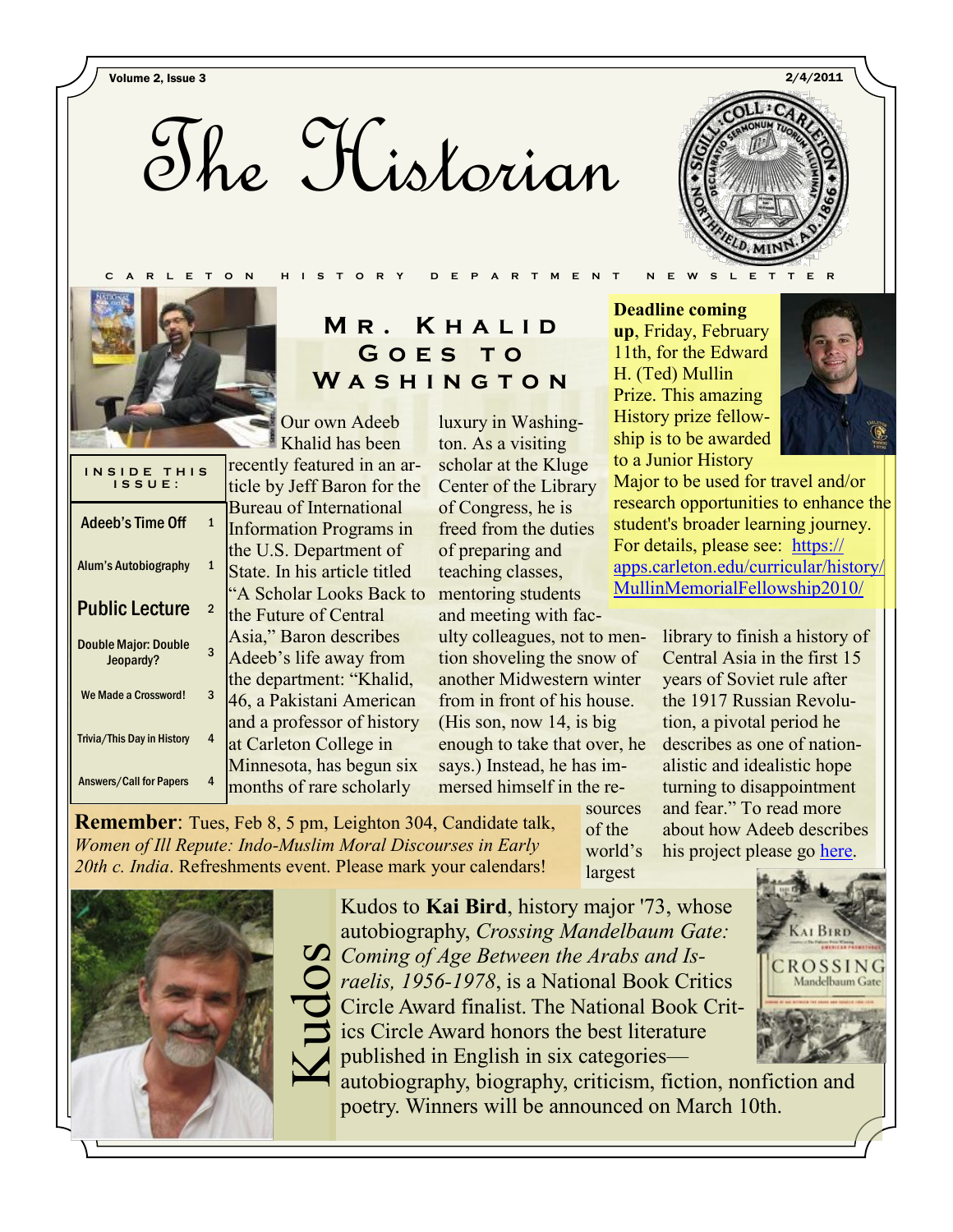**P** a g e 2 **T h e H i s t o r i a n e 1 a n e 1 a n e 1 a n e 1 a n e 1 a n e 1 a n e 1 a n e 1 a n e 1 a n e 1 a n e 1 a n e 1 a n e 1 a n e 1 a n e 1 a n e 1 a n e 1 a n e 1 a n e 1 a n e 1 a n e 1 a n e 1 a n e 1 a n e** 

**Do Not Miss the Public Lecture and Book Signing by University of Toronto Assistant Professor Lance McCready '90!** Professor McCready's most recent book is *Making Space for Diverse Masculinities*: *Adolescent Cultures, School and Society* published by Peter Lang Publishers. Lance's research seeks to develop and promote "intersectional" perspectives on urban education that look at the ways race, class, gender, and sexuality have an impact on teaching and learning in inner-city schools.





# **The Truth About The Dual Life of a Double Major**

Thinking about double majoring in History and something else? Too intimidated by it? Be afraid no longer! Rachel Schwartz, our trusty investigative reporter, hunted down two of the senior class's double majors, Aaron Maurer and Moshe Lavi, to find out the truth about the two-faced life of a double major.

**Aaron Maurer** is a double History and Math Major, hailing from Swathmore, PA. Coming to Carleton with a number of math credits already, Aaron was, "pre-determined NOT to become a math major." He really enjoyed the history classes he took, and decided to declare history as a major. But as he continued to take higher

level math classes, he realized that his fondness and talent for the subject made it inevitable that he declare math as well. Aaron particularly enjoys war and slaughter, and is currently writing his comps on Byzantine military history.

Thanks to a massive intellect, Aaron has experienced very few problems juggling the two majors. Unlike some of the other majors, neither math nor history has a very strict structure in terms of requirements, course load and order of courses. This (in addition to the math credits he came in with) has granted Aaron flexibility with his schedule. "I've never not been able to take a class that I want because of my other major" he says. In fact, over half of the math majors this year are double majoring (although pre-

#### "But what upper level math courses do teach you is how to gain a deeper understanding of a concept, and use it to figure out the logical flow of a given problem. Its about using these kinds of tools. I think history is pretty similar in this respect."

sumably more are within the math/ science track, not as many in the glorious humanities!). The only thing that Aaron would warn against is doing two "hard comps" at the same time. Currently, Aaron is taking three credits of math comps in addition to his history comps. "Its good because I'm taking the bigger part of my math comps in the spring," Aaron explains, "otherwise I would be pretty miserable right now."

Most surprisingly to some number-fearing history majors is the way in which Aaron sees how math and history overlap. "Most people who don't understand the discipline of history think it's about memorizing dates and places. Its not. And most people who don't understand higher level math think its about memorizing things also. Its not. I'm really not good at that kind of thing. But what upper level math courses do teach you is how to gain a deeper understanding of a concept, and use it to figure out the logical flow of a given problem. Its about using these kinds of tools. I think history is pretty similar in this respect."

While he likes studying history, Aaron has since realized that he really likes math more, and is even planning to pursue math outside of Carleton. He is currently applying to several PhD programs in Mathematics all over the country.

**Moshe Lavi** is a double International Relations and History major from Israel. He claims that doing the double IR and history major was "not very difficult, and very feasible for anyone who wants to." The only problems he ran into was last spring, when the history research seminar he wanted to take conflicted with his IR comps. "But it all worked out in the end, so it doesn't really matter" he says. Moshe has even managed to go abroad twice: the first was last fall to King's College London, and the second will be this spring on Madrid/ Maastricht, political economy program lead by IR professor Al Montero.



Moshe has enjoyed different aspects of his two majors. He really loves the more theoretical focus of the

He really loves the more theoretical focus of the IR major, but has really enjoyed his experience with professors in the history department.

IR major (his IR comps was centered on integrating several different theories), but has really enjoyed his experience with professors in the history department. "I've really loved all my professors; I think they're the best at Carleton. I like being able to examine events and actors in depth in history, but I really

do miss the theoretical component that I get in the IR discipline." Moshe is particularly focused on European history from the 19<sup>th</sup> century through the Second World War.

Next year Moshe is enlisting in the Israel military. After his service, he hopes to pursue a career in the Israeli foreign service as a diplomat. "That's also why I'm studying IR; history was always what I wanted to study, IR is for my career as a diplomat." He also hopes to get a Masters degree in War Studies, a discipline which he believes integrates both IR and history nicely. "But I don't know, I want to get a degree in a lot of things, so we'll see" he says. Good luck to him!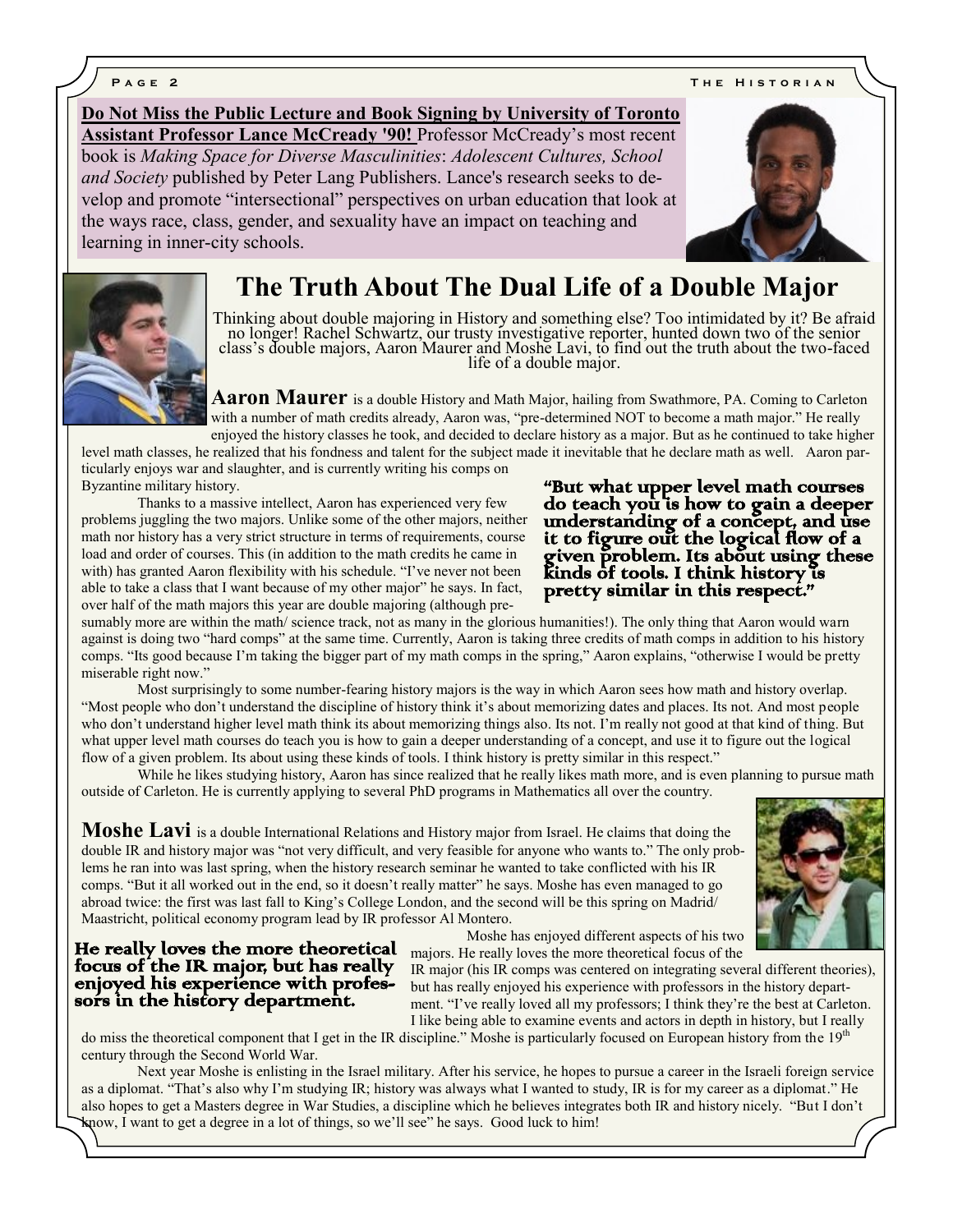- 1. Following whose death did the Roman Empire declare Egypt (Aegyptus) as its governed province?
- 2. Who pioneered the Navigable Balloon (AKA Zeppelin)? Trivia
	- 3. On what anniversary did the *Musée du Louvre* open as a public museum?
	- *4.* Which university was the first Catholic university in the United States?
	- 5. Identify this Modern Arab Ruler

# The Historian

In the Dept.



#### **ACROSS**

- **The receivers of knowledge?**
- 7 Terminator Composer "I'll Be
- 8 Fat Man's Active Ingrient
- 10 The Wise Ones
- 13 The methods namedrop
- 15 Best publication
- 18 No Slave Name for Him
- 19 Rosa's Ride
- 21 Washington's War
- 22 3 per capita on campus

#### **DOWN**

- 1 Primary and Secondary
- 2 Not Southfield
- 3 Alma Mater
- Best Dept.
- 5 "If you were my wife, I'd let you"
- 6 Dept Abodel / Hall of Chemistry?
- 9 VP dummer than namesake
- 11 "Fear Itself"
- 12 Best Beard in Dept.
- 14 Capt of Ghost of St Lewis
- 16 Cossak Man of Iron
- 17 Hist Trip to the Black Stars?
- 18 Had a Dream, On the Mall
- 20 Jame's "Get your boys"

## This Day in History

**1783 – England proclaimed the formal end to the hostilities with the United States.**

**1781 – George Washington and John Adams are elected the president and vice president of the United States.**

**1794 – The French legislature abolishes slavery throughout all territories of the French Republic. 1861 – Delegates from six southern states met at Montgomery, Ala., to form the Confederate States of America.**

**[1936](http://en.wikipedia.org/wiki/1936) – Radium becomes the first radioactive element to be made synthetically.**

**1945 – Roosevelt, Churchill, and Stalin met at the Yalta Conference.**

**1969 – The Palestine National Congress appointed Yasir Arafat head of the Palestine Liberation Organization.**

**2004 – [Facebook,](http://en.wikipedia.org/wiki/Facebook) a mainstream online social network is founded by Mark Zuckerberg.**

## **Happy Birthday!**

**1677 – Johann Ludwig Bach, German composer (d. 1731)**

**1877 – Eddie Cochems, Father of the Forward Pass in American football (d. 1953)**

**1902 – Charles Lindbergh, American pilot (d. 1974) 1913 – Rosa Parks, American civil rights activist (d. 2005)**

**1931 – Isabel Martínez de Perón, President of Argentina (1974-1976), widow of Argentine President Juan Perón**

**1947 – Dan Quayle, 44th Vice President of the United States**

**1952 – Li Yinhe, Chinese sexologist**

### **Sorry About the Death…!**

**1894 – Adolphe Sax, Belgian instrument maker (b. 1814)**